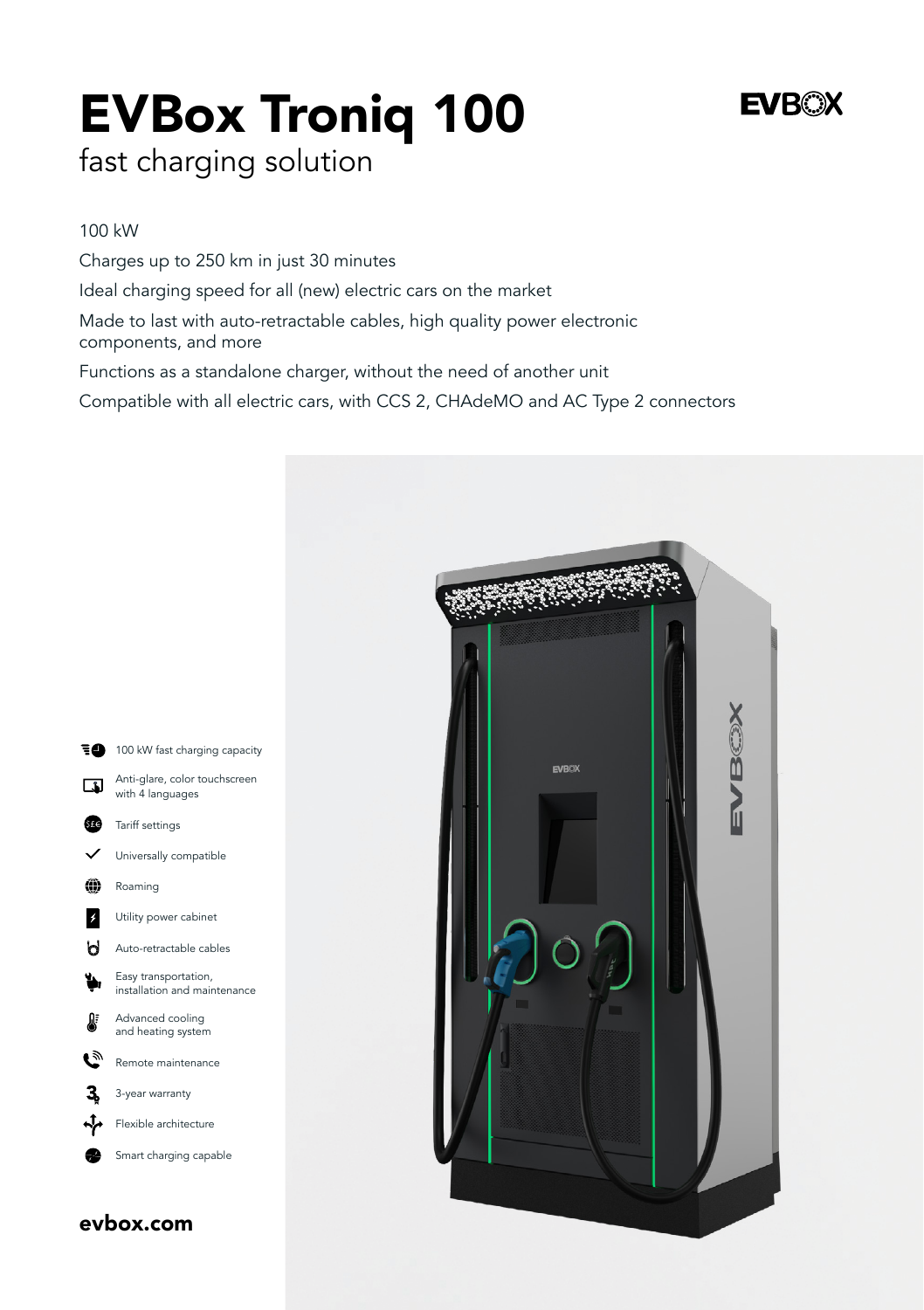# Product portfolio

#### EVBox Troniq 100



- Works as a standalone charger
- AC socket and DC charging connectors are included in the housing
- Can charge AC and DC simultaneously
- Has an AC / DC converter
- Includes AC and DC controllers
- Has independent AC and DC electrical protections

## General specifications

#### Charging modes

Mode 4 (DC charging) Mode 3 (AC charging)

#### Connector type

Mode 4 Mode 3

#### Cable length

Mode 4 Mode 3 Mode 2

#### Structure and physical properties

Enclosure material Enclosure ratings Operating temperature Storage temperature Operating humidity Enclosure fire ratings Cooling Mounting method

Maximum installation height

Dimension (W x H x D) and weight EVBox Troniq 100

**Connectivity** Authorization

Status indication / HMI Communication standard Communication protocol Positioning

Certifications

CCS2 and CHAdeMo up to 200 A - 500 VDC Socket type 2 up to 22 kW

JEVS G105 (CHAdeMO), CCS2 Type 2 socket (22 kW)

3 m reach effortless thanks to high tipping point 4.3 m with cable management activated --

Galvanized steel (structure), aluminum (casing), stainless steel (feet) IP54 / IK10 -30°C to +50°C -40°C to +70°C 5% to 95% non-condensing M3 (NF P 92-501) Forced ventilation Floor / Ground (recommended with the optional clamping-sealing kit)  $< 2000 \text{ m}$ 

1000 x 2217 x 1006 mm / 600 kg

RFID/NFC (ISO 14443, ISO 18092, ISO 15693, ISO 18000-3, Calypso, Mifare Ultralight C, -Classic, -Desfire) 2 beacon RGB LED Indicators / 7" anti-vandalism LCD touch screen GPRS/3G modem and Ethernet Ready for OCPP 2.0 GPS

CE, EMC Directive 2014/30/EU, Low Voltage Directive 2014/35/EU, EN/ IEC 61851-1, EN/IEC 61851-21-2, EN/IEC 61851-22, EN/IEC 61851-23, DIN 70121, ISO15118, CHAdeMO, EV/ZE-Ready